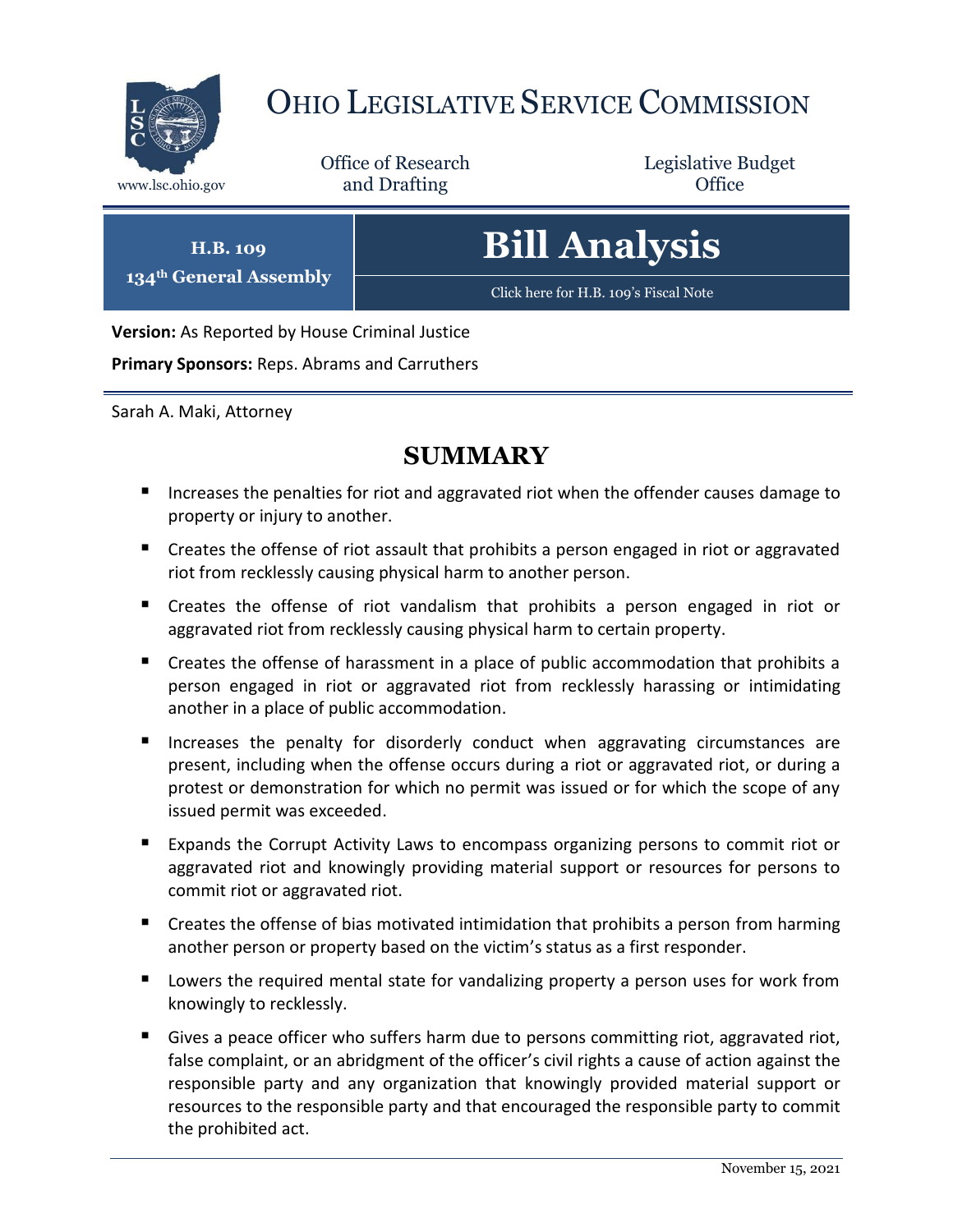# **DETAILED ANALYSIS**

## **Riot crimes**

### **Riot**

The bill increases the penalty for committing riot in certain circumstances. Under current law, a person may not participate with four or more others in a course of disorderly conduct with the purpose of committing a misdemeanor, intimidating a public official or employee, obstructing a governmental function, or impeding activities at an educational institution. A person who does so is guilty of riot, a first degree misdemeanor. The bill increases the penalty to a fourth degree felony when the offender causes damage to property or injury to another person.<sup>1</sup>

#### **Aggravated riot**

The bill also increases the penalty for committing aggravated riot in certain circumstances. Current law prohibits a person from participating with four or more others in a course of disorderly conduct with the purpose to commit or facilitate a felony or any offense of violence, or when the offender or other participant to the knowledge of the offender possesses or uses a deadly weapon or dangerous ordnance. A person who violates this prohibition is guilty of aggravated riot. Under current law, the penalty for aggravated riot is generally a fifth degree felony, but it may be a fourth or third degree felony depending on whether an offense of violence was involved or whether the offense was committed in a detention facility. Under the bill, if the person, when committing aggravated riot, causes damage to property or injury to another person, aggravated riot is a third degree felony.<sup>2</sup>

#### **Riot assault**

Under the bill, no person engaged in riot or aggravated riot may recklessly cause physical harm to another person. A person who violates this prohibition is guilty of riot assault, and the penalty is as follows:

- Except as provided below, a fifth degree felony;
- If the victim is an on-duty peace officer (any officer with law enforcement duties), a fourth degree felony;
- If the victim is an on-duty peace officer who suffers serious physical harm, a third degree felony.<sup>3</sup>

 $1 R.C. 2917.03.$ 

 $2$  R.C. 2917.02.

<sup>3</sup> R.C. 2903.131; R.C. 2935.01, not in the bill.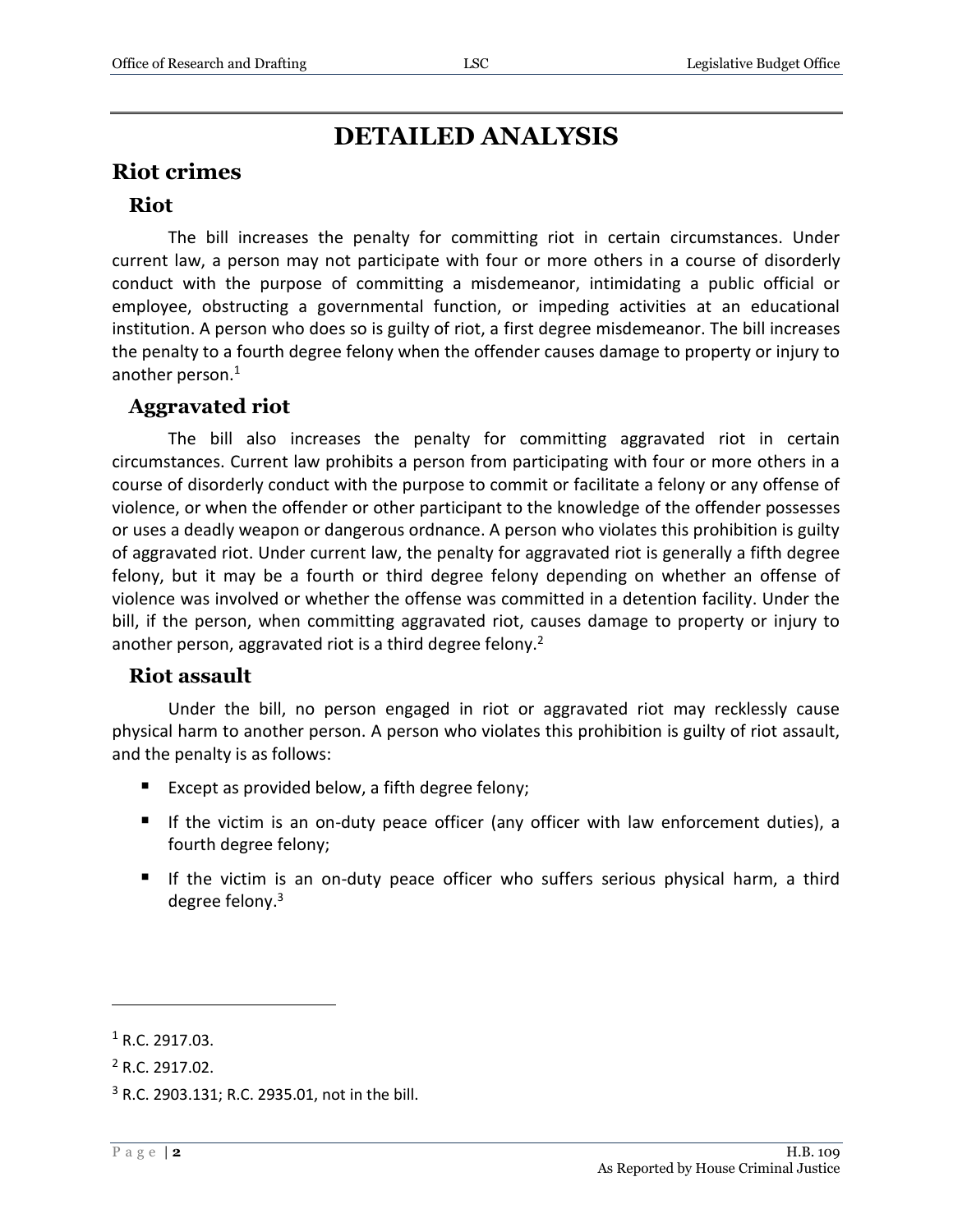## **Riot vandalism**

The bill prohibits a person, without privilege to do so, from recklessly causing physical harm to any of the following property while engaging in riot or aggravated riot:

- **Property that is owned, leased, or controlled by a governmental entity;**
- A tomb, monument, gravestone, or other similar structure that is used as a memorial for the dead;
- A place of burial, memorial for the dead, or enclosure for the dead.

A person who violates this prohibition is guilty of riot vandalism, a fifth degree felony.<sup>4</sup>

## **Harassment in a place of public accommodation**

Under the bill, no person may recklessly harass or intimidate another person in a place of public accommodation (any inn, restaurant, barbershop, public conveyance, theater, store, or any other place of public accommodation or amusement) while the person is engaging in riot or aggravated riot. A person who violates this prohibition is guilty of harassment in a place of public accommodation, a first degree misdemeanor.<sup>5</sup>

## **Disorderly conduct**

The bill increases the penalty for disorderly conduct in certain circumstances. Current law prohibits a person from recklessly causing inconvenience, annoyance, or alarm to another by doing any of the following: (1) engaging in fighting, in threatening harm to persons or property, or in violent or turbulent behavior, (2) making unreasonable noise or an offensively coarse utterance, gesture, or display, or communicating unwarranted and grossly abusive language to any person, (3) insulting, taunting, or challenging another, under circumstances in which that conduct is likely to provoke a violent response, (4) hindering or preventing the movement of persons on a public street or to, from, or upon public or private property, so as to interfere with the rights of others, and by any act that serves no lawful and reasonable purpose of the offender, or (5) creating a condition that is physically offensive to persons or that presents a risk of physical harm to persons or property, by any act that serves no lawful and reasonable purpose of the offender.<sup>6</sup>

Under current law, the penalty for disorderly conduct is generally a minor misdemeanor, but may be a fourth degree misdemeanor when aggravating circumstances are present. The bill increases the penalty when aggravating circumstances are present to a first degree misdemeanor as follows: 7

<sup>5</sup> R.C. 2917.06; R.C. 4112.01, not in the bill.

 $4$  R.C. 2909.05(E) and (F)(2).

 $6$  R.C. 2917.11(A).

 $7$  R.C. 2917.11(E).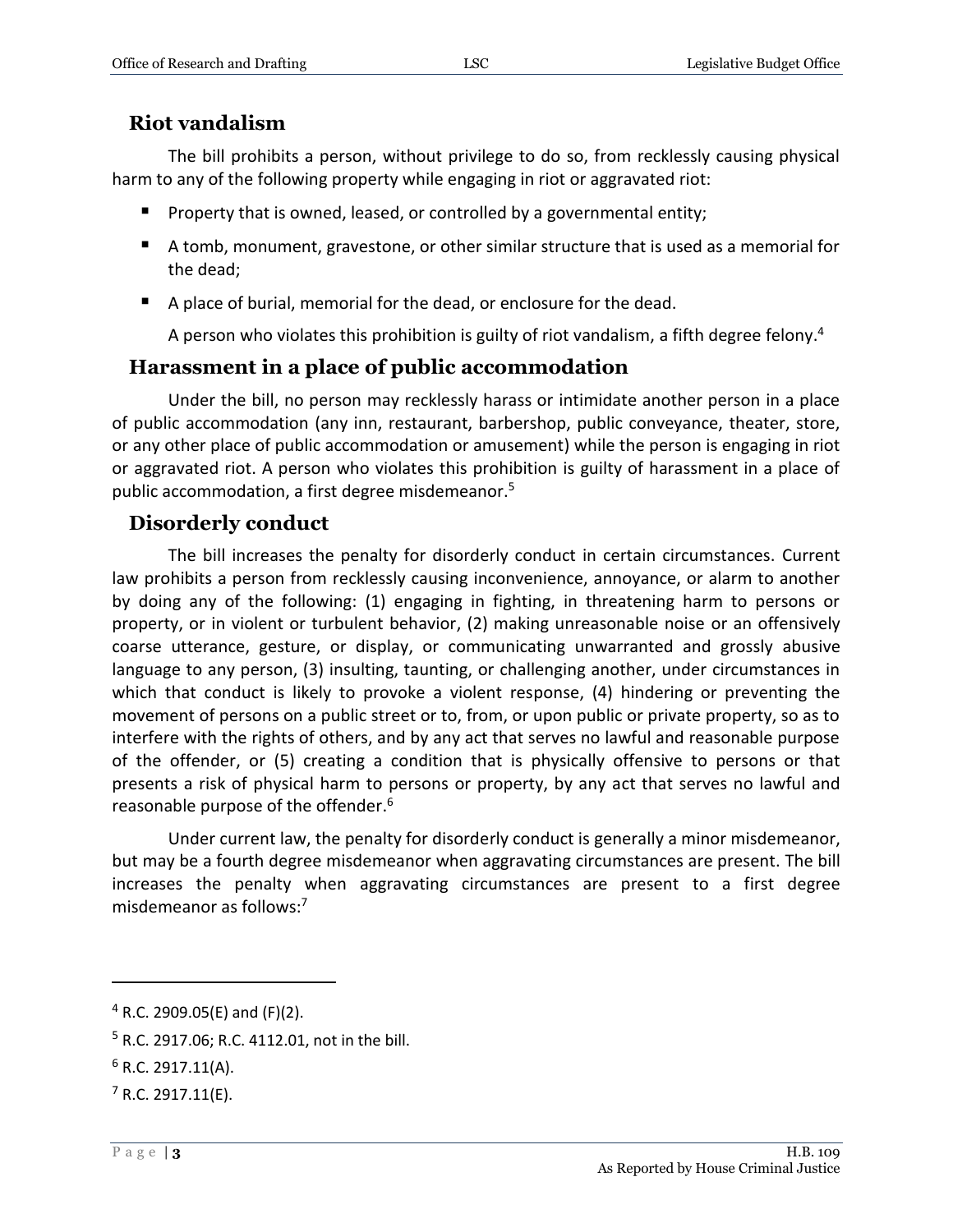- The offender persists in disorderly conduct after reasonable warning or request to desist;
- The offense is committed in the vicinity of a school or in a school safety zone;
- The offense is committed in the presence of any law enforcement officer, firefighter, rescuer, medical person, emergency medical services person, or other authorized person who is engaged in the person's duties at the scene of the fire, accident, disaster, riot, or emergency of any kind;
- The offense is committed in the presence of any emergency facility person who is engaged in the person's duties in an emergency facility;
- **The offense occurs during a riot or aggravated riot, or during a protest or demonstration** for which no permit was issued or for which the scope of any issued permit was exceeded (this aggravating circumstance is added by the bill).

## **Corrupt activity**

Under current law, a person or organization is prohibited from engaging in, or using proceeds derived from, a pattern of corrupt activity, a term that encompasses a broad swath of illegal activity ranging from racketeering to making terroristic threats. In general, a violation is a second degree felony, although aggravating circumstances can raise this to a first degree felony and subject the offender to the possibility of a mandatory prison term. Current law also allows a victim to obtain civil relief and the government to institute a lien on any property involved in a violation.

The bill adds the following actions to the definition of "corrupt activity," but does not alter the penalties:

- Knowingly providing material support or resources (money, communications, lodging, training, safe houses, false paperwork, facilities, weapons, transportation, and certain other specified items and services, except medicine or religious materials) with purpose that the material support or resources will be used in whole or in part to plan, prepare, carry out, or aid in the commission of riot or aggravated riot;
- **Deall** Organizing persons or calling persons to gather for the purpose of committing riot or aggravated riot.<sup>8</sup>

## **Bias motivated intimidation**

The bill prohibits a person from doing any of the following maliciously and with the specific intent to intimidate, harass, or terrorize another person because of that person's actual or perceived employment as a first responder (an emergency medical technician, paramedic, firefighter, or peace officer):

■ Cause death or serious bodily harm to another person;

<sup>8</sup> R.C. 2923.31; R.C. 2923.32 through 2923.36 and 2909.21, not in the bill.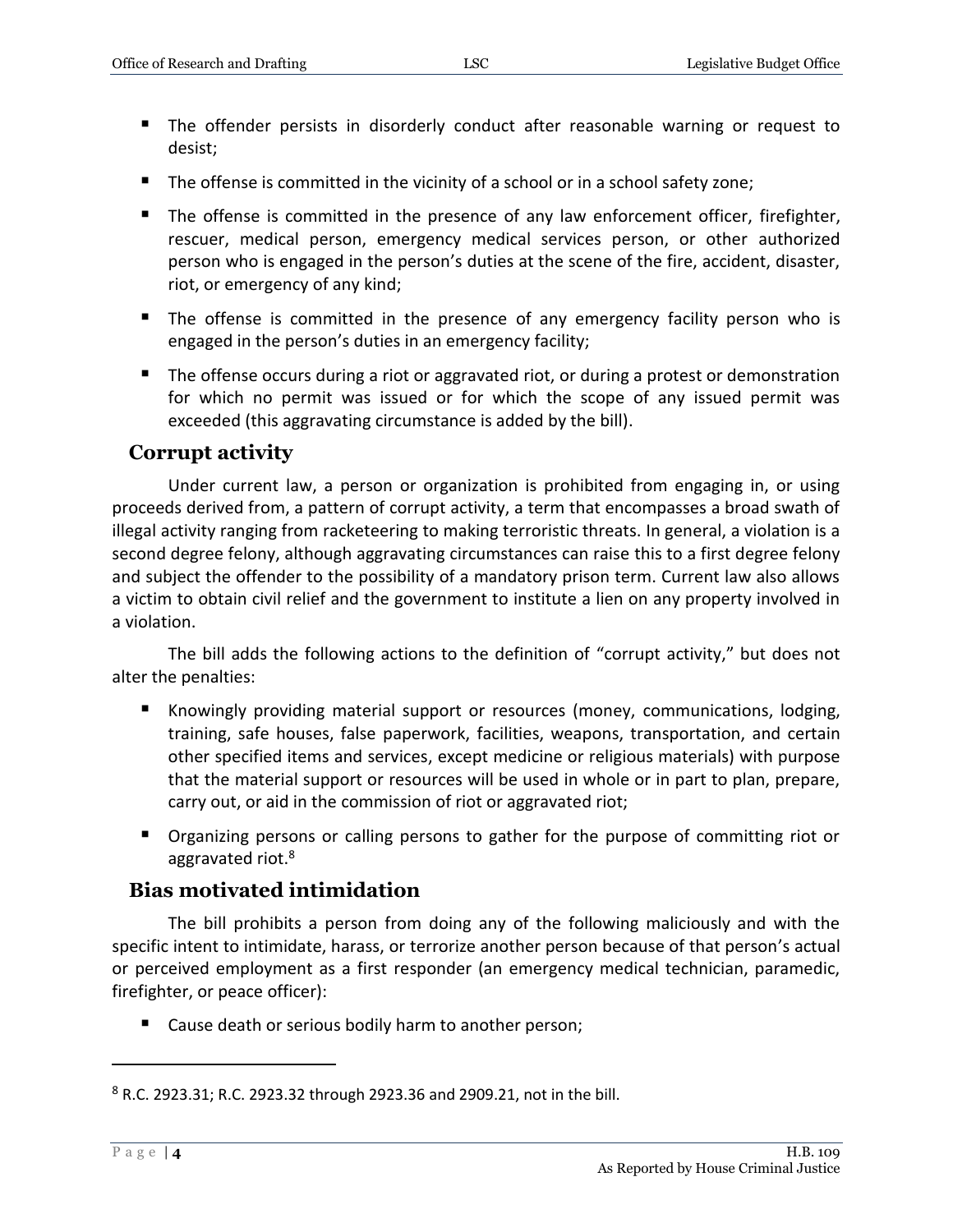Cause damage to or destroy any real or personal property of a person without permission when the amount of the damage or the value of the property destroyed exceeds \$500.

A person who commits a violation is guilty of bias motivated intimidation, a third degree felony. If the offender previously has been convicted of or pleaded guilty in multiple separate proceedings to multiple instances of robbery, burglary, or aggravated robbery or burglary, the court must sentence the offender to a definite prison term of 12, 18, 24, 30, 36, 42, 48, 54, or 60 months. Each violation is a separate offense and may not merge with any other offense.<sup>9</sup>

#### **Vandalism**

Current law contains a number of prohibitions the violation of which constitute vandalism. One prohibits a person from *knowingly* causing physical harm to property when either of the following applies:

- The property is used by its owner or possessor for their profession, business, trade, or occupation (work), and the value of the property or the amount of physical harm involved is \$1,000 or more;
- **E** Regardless of the value of the property or the amount of damage done, the property or its equivalent is necessary in order for its owner or possessor to engage in the owner's or possessor's work.

Generally, vandalism is a fifth degree felony that is punishable by a fine of up to \$2,500 in addition to the penalties specified for a fifth degree felony. But, it can be a fourth or third degree felony depending on the value of the property or the amount of physical harm involved.

The bill lowers the required mental state for this prohibition from *knowingly* to *recklessly*. 10

## **Liability**

In addition to expanding riot crimes and creating new related crimes, the bill also contains provisions regarding criminal and tort liability.

#### **Peace officer cause of action**

Under the bill, an on-duty peace officer who suffers injury or loss to person or property as a result of a prohibited act committed against the peace officer has a civil action against the following:<sup>11</sup>

The responsible party who committed the prohibited act;

 $9$  R.C. 2927.121 and 2929.14(A)(3)(a); R.C. 4765.01, 2935.01, and 2941.25, not in the bill.

 $10$  R.C. 2909.05(B)(1).

 $11$  R.C. 2307.701(B).